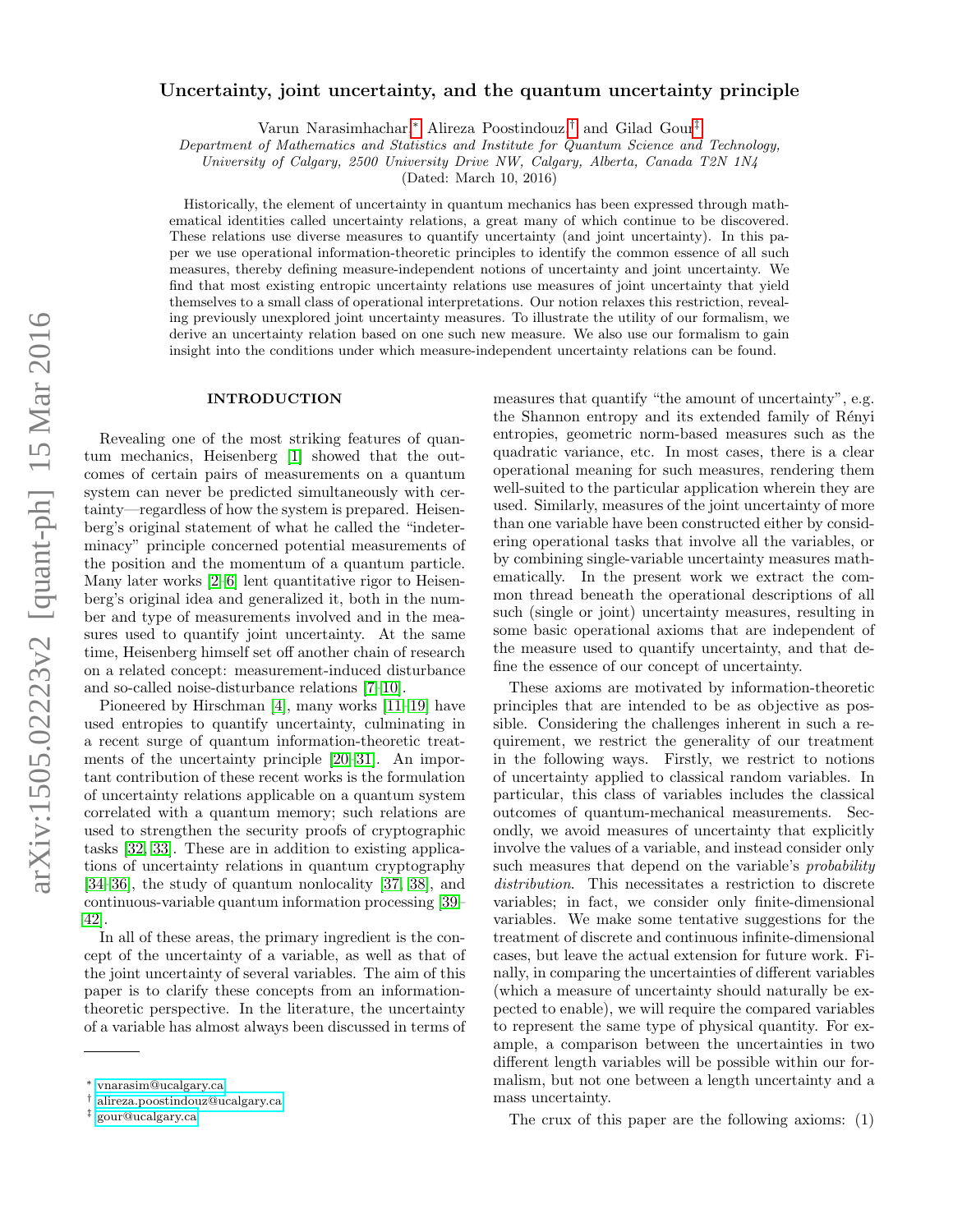One's knowledge about a variable cannot increase under any processing without addition of new information about the variable; (2) The uncertainty in a variable representing a physical observable is invariant under the symmetries of the observable; and (3) The joint uncertainty of several variables is a valid concept even without an underlying operational description that combines those variables.

The first two axioms are inspired by earlier approaches [\[24–](#page-8-11)[27\]](#page-8-12) to measure-independent notions of uncertainty, wherein the connection between uncertainty and a mathematical concept called majorization [\[43\]](#page-8-13) was utilized. Majorization is a hierarchy among probability distributions, induced by the action of a class of transformations called doubly stochastic maps. In this paper, by finding a mathematical characterization of mechanisms that can increase a variable's uncertainty, we gain an operational understanding of why, and to what extent, majorization plays a role in characterizing uncertainty.

First, we find that for variables with unrestricted symmetries, uncertainty-increasing mechanisms are associated with the set of all doubly stochastic maps, leading to the emergence of majorization as the relation determining uncertainty. A function that quantifies uncertainty must then possess the property of never decreasing under any doubly stochastic maps. On the other hand, with restricted symmetries, only certain sub-classes of doubly stochastic matrices feature. The resulting hierarchy is then different from majorization, and a measure of uncertainty is required to be non-decreasing only under the restricted classes of doubly stochastic maps. This opens up more options for functions that can serve as uncertainty measures for variables with restricted symmetries.

Another element of novelty in our work lies in the third of our axioms, concerning joint uncertainty. In the context of physics, we can rephrase this axiom in terms of experiments: Suppose that we are interested in quantifying the joint uncertainty of several experiments, e.g. in connection with the quantum uncertainty principle, where the several experiments are different quantum measurements. One approach would be to construct new experiments that combine the original experiments in some way. For example, consider the following combined experiments constructed from a given set of experiments: (a) all the original experiments are performed independently; (b) all the apparatuses are set up, but only one of the experiments is chosen at random and performed.

The uncertainty in the outcome of such a combined experiment would quantify the joint uncertainty of the constituent experiments. But we see that there are different ways to combine experiments, which all capture different aspects of the joint uncertainty. In this paper we argue that the richness of joint uncertainty is not captured even by considering all such combined experiments. The most general notion of joint uncertainty is devoid of the particulars of such combinations, and allows all the component experiments to be, in principle, counterfactual. To illustrate this, we consider an extensivelystudied type of quantum uncertainty relations: the socalled preparational uncertainty relations. For ease of explanation, let's consider a two-measurement preparational uncertainty relation, which has the generic form

<span id="page-1-0"></span>
$$
\mathcal{J}\left(\mathbf{p}(\rho), \mathbf{q}(\rho)\right) \ge c,\tag{1}
$$

where  $\mathcal J$  is a measure of the joint uncertainty of two variables, and  $p(\rho)$  and  $q(\rho)$  are the expected outcome probability distributions of a pair of measurements performed on a quantum state represented by the density operator  $\rho$  (our arguments can be extended to more than two measurements). We show that most existing preparational uncertainty relations can be subjected to one of the specific operational interpretations (a) and (b) mentioned above. To show that these two interpretations are unnecessarily restrictive, we construct joint uncertainty measures that cannot be interpreted either way. We go on to derive an uncertainty relation based on one such measure, which is a relation nontrivially different from all the ones discovered in the past. The main purpose of deriving this new relation is to demonstrate the possibilities opened up by our joint uncertainty axiom.

Another contribution of this paper is a deeper understanding of so-called universal uncertainty relations found in [\[24–](#page-8-11)[27\]](#page-8-12): pairs of vectors  $(\mathbf{u}, \mathbf{v})$  such that  $\mathcal{J}(\mathbf{u}, \mathbf{v})$ provides a nontrivial bound [like the  $c$  of Eq. [\(1\)](#page-1-0)] for a whole class of measures,  $\mathcal{J} \in J$ . We find that no universal relations exist if J includes all possible measures; however, restricting to specific operational frameworks [using the (1) and (2) types of combined experiments discussed in the previous paragraph] is what makes the nontrivial universal relations found in [\[24–](#page-8-11)[27\]](#page-8-12) possible.

Even though we focus on preparational uncertainty relations in quantum mechanics, in principle our notions can be applied to any situation where probability-based uncertainty measures of classical variables are relevant. We summarize the possible applications in the conclusion, along with open problems.

### I. WHAT IS UNCERTAINTY?

We will now develop a notion of uncertainty that can be applied to finite-dimensional classical variables. In particular, we seek a general method of comparing the uncertainties of two variables, in such a way that the comparison gives the same verdict independent of the function used to measure uncertainty. For our purpose, it will be sufficient to be able to compare physically similar variables, that is, variables representing the same underlying physical quantity; for example, comparing the uncertainty of a length with that of another length. We will not concern ourselves with how a comparison can be made between dissimilar variables.

Consider an experiment where Alice is about to roll a (possibly biased) die, whose faces she calls "1", "2"..., "6". The eventual outcome of the roll will be a value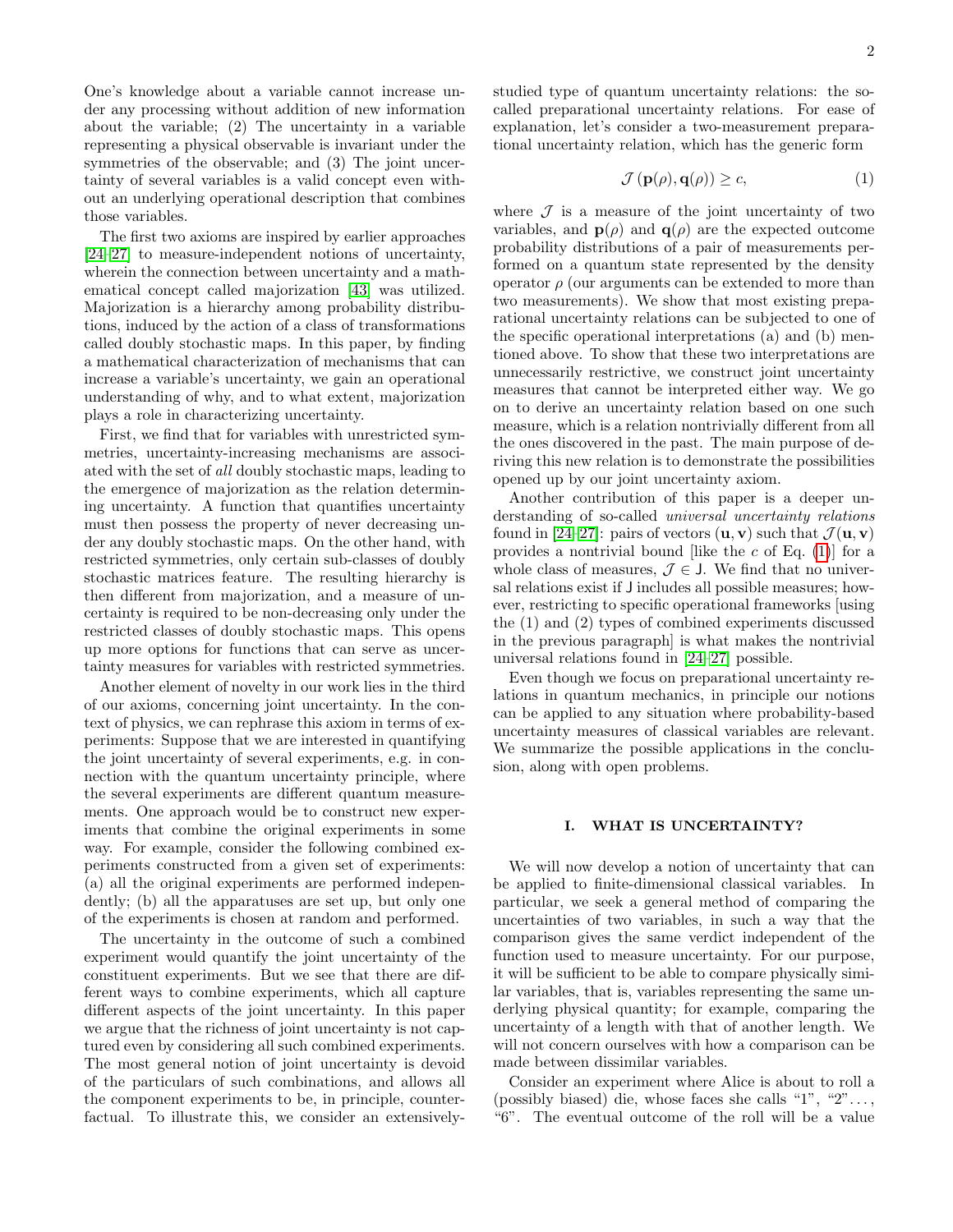$x \in \{1, 2, \ldots, 6\}$ , but since we don't know x a priori, we represent it as a random variable  $X \equiv \{(x, p_x)\}\.$  What is Alice's minimum uncertainty about  $X$  prior to the experiment? We could answer this question in different ways, some of which might appeal to the particular labels that Alice uses to call her outcome. For example, the difference between the largest and smallest possible outcomes that have a non-zero probability is an uncertainty indicator, and it depends on the choice of labels. In principle, Alice could relabel her die's faces to, say, "a", "b", etc., without changing the essential physical nature of the experiment. We will require our notion of uncertainty to make no distinction between two physically identical experiments that differ only in the outcome labels. In other words, we will consider uncertainty to be a property of just the distribution  $\mathbf{p}_X$ , measured possibly by some real-valued function  $\mathcal{U}(\mathbf{p}_X)$ . In fact, an even stronger restriction follows. Let Y be a random variable obtained by merely relabeling the different values of X. The probability distribution  $\mathbf{p}_Y$  of Y must then necessarily contain the same values as  $\mathbf{p}_X$ , possibly differing only in their order. Therefore, the effect of any relabeling on  $\mathbf{p}_X$  is as though the original labels were just permuted amongst themselves:  $\mathbf{p}_X \mapsto M^{(\pi)}\mathbf{p}_X$ . In this sense, permutations, although not the only possible way to relabel outcomes, still capture the effect of arbitrary relabelings, as far as our notion of uncertainty is concerned.

If, instead of a die-roll outcome,  $X$  were a physical property, e.g. the energy of a quantum harmonic oscillator, arbitrary permutations could result in loss of the variable's physical meaning. To avoid this, we would have to restrict the permutations, e.g. to only shifts in the energy. In general, the restricted class of reorderings is the group  $G$  of symmetries of the observable underlying  $X$ , with each symmetry g corresponding to a *change in one's* reference frame. For finite-dimensional observables, G is a subgroup of the group of all permutations.

Our first requirement from a measure  $\mathcal U$  of uncertainty is that it be invariant under the symmetry group G of the underlying observable. This immediately leads to the following: Two variables  $X$  and  $Y$ , both representing the same observable, are *equally uncertain* if their distribution vectors are related by some  $g \in G$ . If X is the outcome of a certain experiment, the random variables Y that are equally uncertain to X include relabeled (under  $G$ ) versions of  $X$  (which are perfectly correlated with  $X$ ; the outcomes of other runs of the same experiment with the same apparatus (which may be correlated with  $X$  if the apparatus has a memory); outcomes of the same experiment performed on independent but identical apparatuses (uncorrelated with  $X$ ); and in general any Y representing the same observable, with  $\mathbf{p}_Y = M^{(g)} \mathbf{p}_X$  for some  $g \in G$ .

Thus far, we have found a way to tell when the uncertainties of two variables are equal. Now we will develop a method of determining when and how the uncertainty of one variable can be said to be more, or less, than that of another. To this end, we will first identify certainty-

<span id="page-2-0"></span>

FIG. 1. Bob tries to estimate his uncertainty about Alice's variable  $X$  after it has been corrupted by channel  $T$  into  $Y$ .

nonincreasing transformations: processes that take any given variable  $X$  to an equally- or more-uncertain one,  $X$ , by virtue of a "randomizing" or "forgetting" mechanism. Thereafter, we will use the following rule to compare the uncertainties of two variables  $X$  and  $Y$  (arbitrary but with the same underlying physical observable): Y is at least as uncertain as  $X$  if some uncertainty-increasing transformation of X results in a variable  $\tilde{X}$  that has the same probability distribution as  $Y$  up to the symmetries of the underlying observable.

In order to identify the certainty-nonincreasing transformations, we will now construct a couple of extended versions of the "Alice rolls a die" thought experiment. First, consider the modified experiment depicted in Fig. [1](#page-2-0) [\[44\]](#page-8-14): After rolling her die, Alice sends the outcome  $x$  to her collaborator Bob (who doesn't even know the bias distribution of Alice's die) via some classical channel [\[45\]](#page-8-15) given by the column-stochastic matrix  $T \equiv (T_{y|x})$ . Here let's pause to reflect upon the uncertainty in the output Y of the channel. The channel could transmit  $x$  perfectly, or with some added noise. In these cases the output Y is equally or more uncertain than  $X$ . On the other hand, the channel could also completely ignore  $x$  and output some constant value, in which case the uncertainty of Y could be *less* than that of  $X$ . In fact, the processing might result in information in a fundamentally different form from X. For example, Alice could just send the parity of her die outcome to Bob, in which case Y doesn't even represent the same underlying observable as X. Therefore, we cannot make a general statement about non-increase of certainty under an arbitrary channel.

However, instead of the uncertainty of  $Y$  itself, we can consider the following question: How much information does  $Y$  contain *about*  $x$ ? Since  $Y$  results from processing X with the possible addition of noise or irrelevant information, it cannot tell us more about  $x$  than  $X$  does. In order to lend mathematical rigor to this statement, we must extract from Y some variable that has the same physical meaning as  $X$ , so that we can treat them both on an equal footing. Now let's return to Alice and Bob's experiment: Bob, who knows T but not  $\mathbf{p}_X$ , now tries to recover x from the channel output y, which is a pri-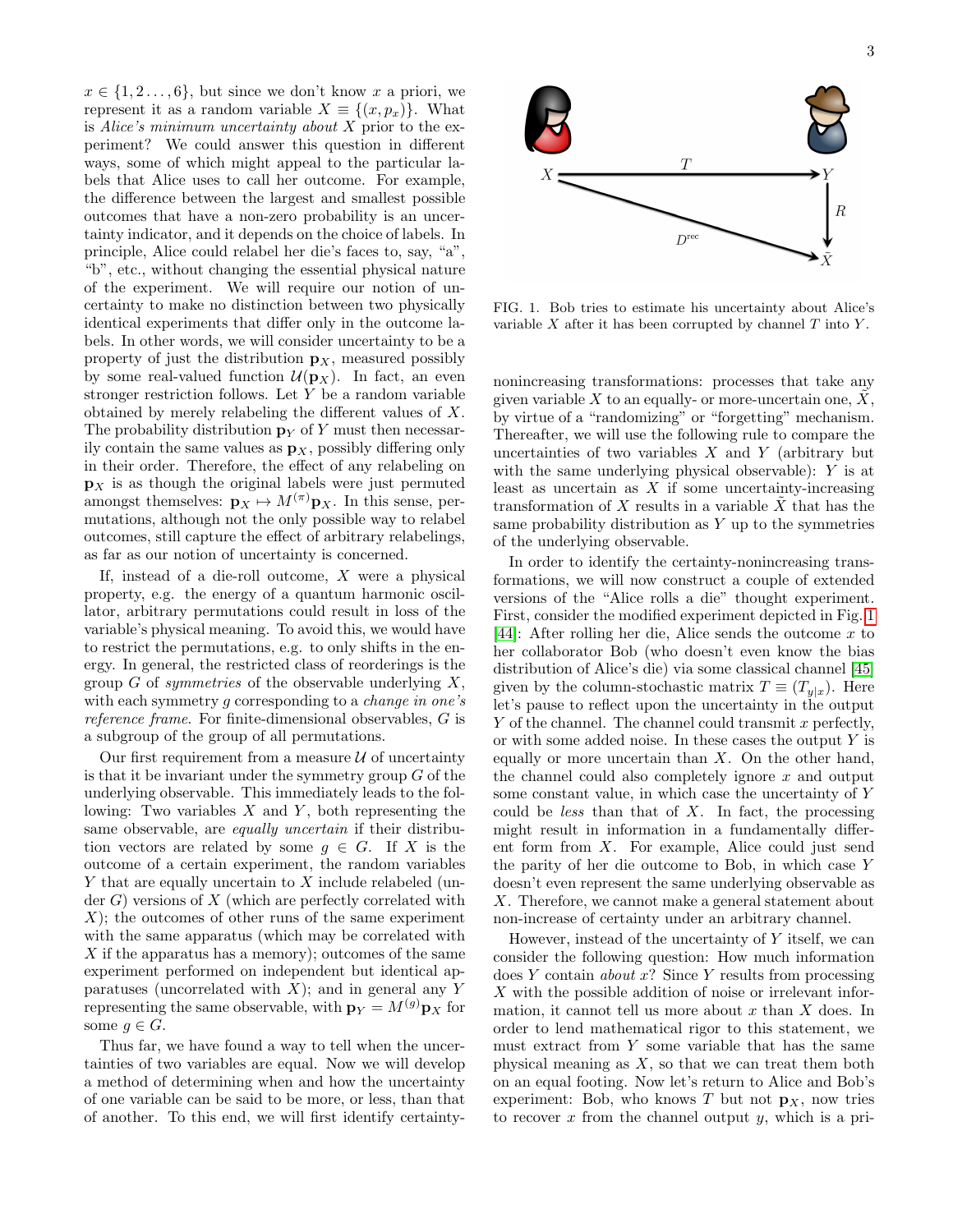ori distributed according to  $\mathbf{q}_Y = T\mathbf{p}_X$ . Since this game is being designed to analyze uncertainty about  $x$ , Bob's aim in his recovery task is not to maximize his chances of guessing  $x$  correctly, but rather to faithfully account for the uncertainty that  $Y$  contains about  $x$ . Suppose he sees an instance  $Y = y$ . This could have resulted from a particular  $X = x'$  with conditional probability  $T_{y|x'}$ . Without knowing the prior  $\mathbf{p}_X$ , Bob's rational guess for the likelihood that  $X = x$  (among all the possible x') is given by

<span id="page-3-0"></span>
$$
R_{x|y} = \frac{T_{y|x}}{\sum_{x'} T_{y|x'}}.\tag{2}
$$

The resulting distribution of Bob's recovered variable (call it  $X$ ) is given by the composite action of T and R on  $\mathbf{p}_X$ :

$$
\mathbf{p}_{\tilde{X}}^{\text{rec}} = RT\mathbf{p}_X =: D^{\text{rec}}\mathbf{p}_X. \tag{3}
$$

Since Y could contain irrelevant information, its uncertainty cannot be interpreted as "uncertainty about  $x$ ". On the other hand, X directly represents x, while X results from extracting out of Y precisely all the information it contains about  $x$ . Therefore, these two variables both represent the same physical observable as  $x$ , and their uncertainties directly quantify uncertainty about  $x$ . This equal physical footing also ensures that their uncertainties can be compared under our rules. This comparison tells us that the uncertainty of  $\tilde{X}$  cannot be less than that of  $X$ . The cumulative transformation that takes X to X is therefore a *certainty-nonincreasing transfor*mation. It can be verified easily that for any columnstochastic T, with the corresponding  $R$  [\[46\]](#page-8-16) constructed as in [\(2\)](#page-3-0), the matrix  $D^{\text{rec}} = RT$  is doubly stochastic. The (necessarily degenerative) evolution of the information about some entity (like  $x$ ), when the representation of this information is subjected to any classical processing (represented by the action of the channel), is always via such matrices, whose collection we call  $\mathcal{D}^{\text{rec}}$ .

We saw that, after the action of a generic channel, the uncertainty of the final variable  $Y$  doesn't have a consistent hierarchical relationship with that of the initial variable  $X$ . In order to draw a consistent rule of certainty non-increase, we had to consider a recovery transformation from  $Y$  to  $X$ . But there are certain special transformations that always result in certainty non-increase, even without the addition of a recovery transformation. In fact, we already saw an example: symmetry transformations of the underlying physical observable. In the die-roll example, symmetry transformations include nonidentity permutations, which can easily be shown to be outside of the die's  $\mathcal{D}^{\text{rec}}$  class, yet result in final variables Y with the same physical meaning and (consistently) no less uncertain than  $X$ . We will find a family of such certainty-nonincreasing transformations by considering another thought experiment, depicted in Fig. [2:](#page-3-1) Before rolling her die, Alice will toss a coin; she will then

<span id="page-3-1"></span>

FIG. 2. Extended die-roll experiment: Alice relabels her die based on a coin toss, then rolls the relabeled die. The outcome of this experiment is more uncertain than a simple die roll.

relabel the die's faces with a permutation that is determined by the outcome of this coin toss, and then roll the die. The random choice of relabeling makes the outcome Y of this modified experiment more uncertain than X. In general, if a variable  $X$  is transformed by applying a  $g \in G$  chosen at random under a distribution  $\mathbf{t} \equiv (t_q)$ , the resulting variable Y is distributed as  $\mathbf{q}_Y = D^{\text{sym}} \mathbf{p}_X$ , where  $D^{\text{sym}} = \sum_{g \in G} t_g M^{(g)}$ . Since each  $M^{(g)}$  is a permutation, every possible  $D^{sym}$  is doubly stochastic. We denote by  $\mathcal{D}^{\text{sym}}$  the set of all such  $D^{\text{sym}}$  matrices. If the observable's symmetry group  $G$  includes all permu-tations, then by Birkhoff's theorem [\[47,](#page-8-17) [48\]](#page-8-18)  $\mathcal{D}^{\text{sym}}$  is the set of all doubly stochastic matrices, but a restricted G results in a corresponding shrinkage of  $\mathcal{D}^{\text{sym}}$ .

The characterization of the classes  $\mathcal{D}^{\text{rec}}$  and  $\mathcal{D}^{\text{sym}}$  is an interesting problem that we leave for future work. While the latter class depends on the symmetry group of the observable, the former depends only on the dimensionality. For a variable with complete permutation symmetry, as noted above,  $\mathcal{D}^{\text{sym}}$  contains all doubly stochastic matrices, in particular all of  $\mathcal{D}^{\text{rec}}$ . But under restricted symmetries, each class can contain members not belonging to the other. For instance, take a 3-dimensional variable whose symmetry group is the (order-3) group of cyclic permutations of the components. The two nontrivial permutations are transformations contained (by design) in  $\mathcal{D}^{\text{sym}}$ , but not in  $\mathcal{D}^{\text{rec}}$ . On the other hand, the matrix

$$
\left(\begin{array}{ccc} 1 & 0 & 0 \\ 0 & 0.5 & 0.5 \\ 0 & 0.5 & 0.5 \end{array}\right)
$$

is in  $\mathcal{D}^{\text{rec}}$ , but not in  $\mathcal{D}^{\text{sym}}$ . Therefore, the structure of the union of these classes cannot be reduced to either one of the classes. This example can be generalized naturally to higher dimensions.

Due to our restriction to uncertainty comparison between physically-similar variables, the "sym" and "rec" classes of doubly stochastic matrices together suffice as mechanisms of uncertainty increase. In principle, any function  $\mathcal{U}(\mathbf{p}_X)$  meant to measure the uncertainty of X is required to increase under both these matrix classes. But the "sym" class is more important that the "rec": the former is based on the natural symmetries of an ob-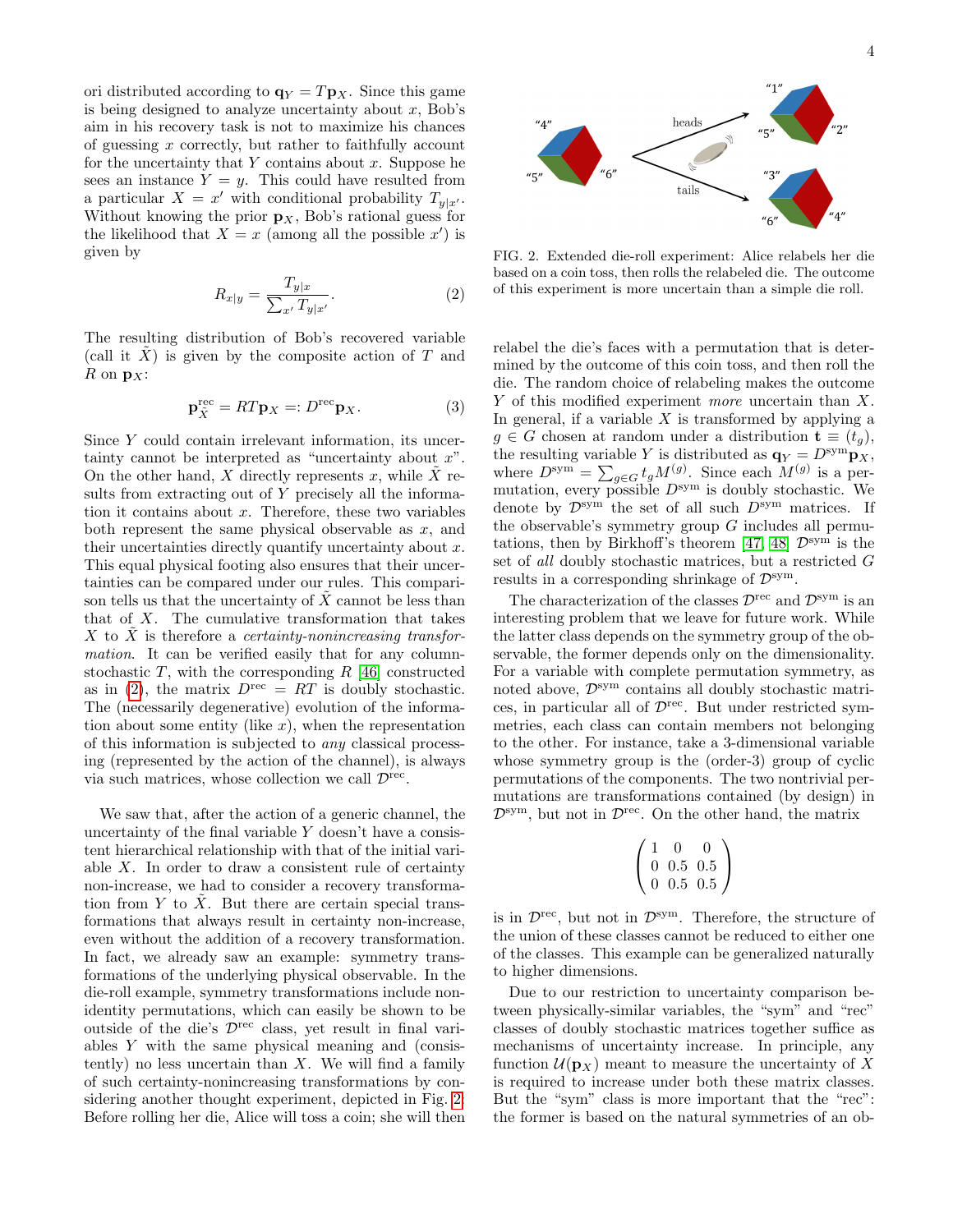5

servable, and therefore the constraints that it induces on uncertainty measures are inviolable. On the other hand, "rec", even though it is an essential ingredient in the strictest information-theoretic definition of uncertainty, could be ignored in natural situations where informationprocessing is not involved. Functions that respect the "sym" constraints, but violate the "rec" ones, nevertheless turn out to be useful indicators of uncertainty. Based on these considerations, we define:

**Definition 1.** A measure of uncertainty of a variable  $X$ is a function U of the distribution  $\mathbf{p} \equiv \mathbf{p}_X$  of the variable, satisfying

<span id="page-4-0"></span>
$$
\mathcal{U}(D\mathbf{p}) \ge \mathcal{U}(\mathbf{p}) \quad \forall D \in \mathcal{D}^{\text{sym}}; \tag{4}
$$

<span id="page-4-1"></span>
$$
\mathcal{U}(D\mathbf{p}) \ge \mathcal{U}(\mathbf{p}) \quad \forall D \in \mathcal{D}^{\text{rec}}.\tag{5}
$$

Here the class "sym" is determined by the symmetries of the variable's underlying physical observable. A function that satisfies  $(4)$ , but not  $(5)$ , will be considered a weak measure of uncertainty.

If the symmetry group  $G$  of a finite-dimensional  $X$ contains all permutations, then functions that satisfy [\(4\)](#page-4-0) are called Schur-concave functions [\[43\]](#page-8-13). Examples of such functions are the entropies of Shannon, Rényi, and Tsallis. Now, Hardy et al. [\[49\]](#page-8-19) proved that the existence of a doubly stochastic D such that  $q = Dp$  is equivalent to the binary relation  $\mathbf{p} \succ \mathbf{q}$ , read "**p** majorizes **q**" [\[43\]](#page-8-13), which for a general d-dimensional vector space is defined as follows. Define  $\mathbf{p}^{\downarrow}$  and  $\mathbf{q}^{\downarrow}$  as the same vectors with their components arranged in nonincreasing order. Then,  $\mathbf{p} \succ \mathbf{q}$  if, and only if,

$$
\sum_{i=1}^{k} p_i^{\downarrow} \ge \sum_{i=1}^{k} q_i^{\downarrow} \quad \forall k \in \{1, 2 \dots, d\}.
$$
 (6)

The "completely certain" and "completely uncertain" distributions  $\mathbf{e} \equiv (1; 0 \dots; 0)$  and  $\mathbf{u} \equiv (1/d; 1/d \dots; 1/d)$ satisfy  $\mathbf{e} \succ \mathbf{p} \succ \mathbf{u}$ ,  $\forall \mathbf{p}$ .

If a variable has restricted symmetries, then the uncertainty hierarchy of its distributions becomes different from the majorization hierarchy. All Schur-concave functions still remain valid uncertainty measures. But in addition, by virtue of the reduction in the class  $\mathcal{D}^{\text{sym}}$ . some non–Schur-concave functions could also qualify to be weak measures of uncertainty [i.e., may violate condition [\(5\)](#page-4-1)]. For example, for a finite-dimensional variable X whose symmetries are cyclic permutations, it can be easily shown that the variance of  $X$  is only a weak uncertainty measure. Generalizing the classes  $\mathcal{D}^{\text{sym}}$  and  $\mathcal{D}^{\text{rec}}$ for discrete-infinite and continuous variables may not be straightforward, and we leave it for future work. We expect it to be possible to achieve such a generalization by considering parametrized families of symmetries (e.g. Lorenz transformations) and convex combinations (integrals) over different parameter assignments.

### <span id="page-4-2"></span>II. JOINT UNCERTAINTY

The uncertainty of the outcomes of *individual* experiments cannot provide a complete description of the quantum uncertainty principle, since most uncertainty relations are lower bounds on measures of the joint uncertainty of the outcomes of at least two measurements. For clarity of discussion, here we will restrict to pairs of experiments, each with a finite number of possible outcomes; extension to more experiments is straightforward. To motivate our definition of joint uncertainty, consider the following hypothetical scenarios involving the joint uncertainty of a coin-toss outcome,  $X$ , and a die-roll outcome,  $Y$ :

Example 1: Perform the combined experiment comprising an independent and simultaneous performance of both the original experiments [Fig. [3](#page-5-0) (a)]. The outcome is  $Z \equiv (X, Y)$ , which has  $|X||Y| = 12$  possible values, distrubuted as  $\mathbf{p}_Z = \mathbf{p}_X \otimes \mathbf{p}_Y$ . Therefore,  $\mathcal{U}(\mathbf{p}_X \otimes \mathbf{p}_Y)$ , for  $U$  any single-variable uncertainty measure (in the sense of Def. 1), serves as a *joint* uncertainty measure of  $X$  and Y. Most measures considered in the literature on the quantum uncertainty principle, e.g. the sum of Shannon entropies of the individual outcome distributions, can be interpreted through such a combined experiment.

Example 2: This time we first toss a second coin to make a choice between the actions "toss the coin" (resulting in outcome X) and "roll the die" (leading to Y), and then perform only the chosen action [Fig. [3](#page-5-0) (b)]. The outcome Z of this experiment has  $|X| + |Y| = 8$  possible values, whose uncertainty (modulo the uncertainty in the choice of action) is also a manifestation of the joint uncertainty of  $(X, Y)$ . In this case, if the choice coin is unbiased,  $\mathbf{p}_Z = \left(\frac{1}{2}\mathbf{p}_X \oplus \frac{1}{2}\mathbf{p}_Y\right)$  and therefore we get measures of the form  $\mathcal{U}\left(\frac{1}{2}\mathbf{p}_X \oplus \frac{1}{2}\mathbf{p}_Y\right)$ . The measures of joint uncertainty proposed in [\[37\]](#page-8-7) can be interpreted through such a combined experiment.

As these scenarios illustrate, there could be different ways in which experiments could be combined into one super-experiment, the uncertainty of whose outcomes then reflects an aspect of the joint uncertainty of  $(X, Y)$ . But the essence of joint uncertainty is not quite captured by any one of these joint experiments. In fact, some joint uncertainty measures, such as the functions  $H_{\alpha}(\mathbf{p}_X) + H_{\beta}(\mathbf{p}_Y)$  (where  $H_{\alpha}$  and  $H_{\beta}$  are Rényi en-tropies) [\[12\]](#page-8-20), and even Heisenberg's  $\Delta x \Delta p$ , cannot be interpreted as the uncertainty of any single combined experiment. The quantum uncertainty principle applies also to cases with several potential measurements, each a potential (actual or counterfactual) experiment in its own right.

These considerations indicate that the notion of joint uncertainty is not bound to the concept of combined experiments. What, then, are the essential properties of a measure of joint uncertainty? Firstly, the pairs  $(X, Y)$ that have the least joint uncertainty are ones where both distributions are completely certain. The most jointlyuncertain pairs, on the other hand, are the ones where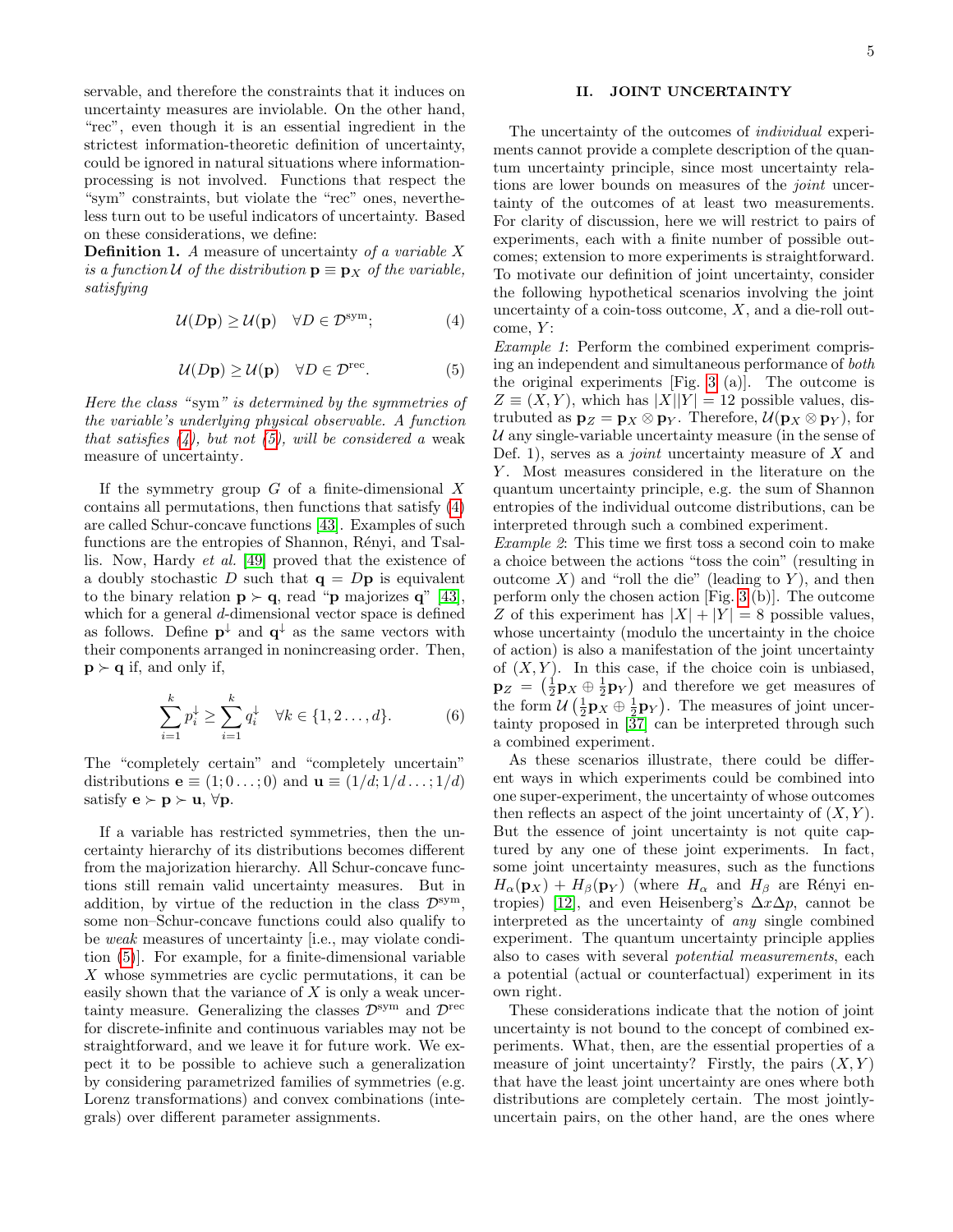

<span id="page-5-0"></span>FIG. 3. Two possible operational combinations of a coin-toss experiment and a die-roll experiment: (a) Both experiments are performed simultaneously and independently; (b) Only one of the two experiments is performed, based on a random choice.

both variables are completely uncertain. Furthermore, all the measures of the joint uncertainty of  $(X, Y)$  are real-valued functions of the distributions  $\mathbf{p} \equiv \mathbf{p}_X$  and  $q \equiv q_Y$ , and must reduce to the measures of singlevariable uncertainty (as in Def. 1) if one of the vectors p and q is kept fixed. This brings us to the following definition:

Definition 2. A measure of joint uncertainty of two variables X and Y is a real-valued function  $\mathcal J$  of  $(\mathbf p, \mathbf q) \equiv$  $(\mathbf{p}_X, \mathbf{q}_Y)$ , such that

<span id="page-5-1"></span>
$$
\mathcal{J}(D_1\mathbf{p}, D_2\mathbf{q}) \ge \mathcal{J}(\mathbf{p}, \mathbf{q})\tag{7}
$$

for all doubly stochastic matrices  $D_1, D_2$  in the respective " sym" and " rec" classes of both variables. As in the single-variable case, we will call functions satisfying [\(7\)](#page-5-1) for the "sym" class, but not for the "rec" class, weak measures of joint uncertainty.

It can be verified that this definition applies to entropic joint uncertainty measures of the form  $f(\mathbf{p})+g(\mathbf{p})$ , where f and g are single-variable uncertainty measures. The vast majority of the literature on entropic uncertainty relations uses such measures. Note that if the symmetry groups of both variables are the respective full permutation groups, then  $D_1$  and  $D_2$  can be any two doubly stochastic matrices of appropriate dimensions. In this case, the relation in [\(7\)](#page-5-1) states that  $\mathcal J$  is monotonic under the *direct product relation* " $\gg$ " defined by:

$$
(\mathbf{p}_1, \mathbf{q}_1) \not\gg (\mathbf{p}_2, \mathbf{q}_2) \Leftrightarrow (\mathbf{p}_1 \succ \mathbf{p}_2 \text{ and } \mathbf{q}_1 \succ \mathbf{q}_2).
$$

### III. THE QUANTUM-MECHANICAL UNCERTAINTY PRINCIPLE

The "uncertainty principle" of quantum mechanics is actually a collection of identities known as uncertainty relations (UR's), all concerning the uncertainties of individual quantum-mechanical measurements, as well as joint uncertainties of sets of two or more (actual or counterfactual) measurements. Broadly, there are three different operational contexts of UR's: different measurements applied on the same quantum state (either counterfactually or by preparing many copies of the same state); simultaneous (approximate) execution of several measurements; and sequential execution of several measurements. The notions that we developed in the last two sections can be applied in all of these contexts, since they all include instances of finite-dimensional classical variables. But here we will focus on the first type of situation, where different measurements are considered on identical preparations. Furthermore, we restrict to UR's that involve only the probability distributions of measurement outcomes, and not the "values" assigned to the outcomes.

Since these UR's involve only the probabilities of outcomes, a positive-operator–valued measure (POVM) description of measurements is adequate in the formalism. Consider the case of two POVM's  $A = {\Pi_a}_a$ and  $\mathcal{B} \equiv {\{\Gamma_b\}_b}$ . For a quantum state  $\rho$ , measurement A leads to outcome probability distribution  $p(\rho)$  where  $p_a(\rho) = \text{Tr} [\Pi_a \rho],$  and  $\beta$  to  $\mathbf{q}(\rho)$  with  $q_b(\rho) = \text{Tr} [\Gamma_b \rho].$ For a so-called *incompatible* pair of POVM's  $(A, B)$ , there is no  $\rho$  that results in both  $p(\rho)$  and  $q(\rho)$  completely certain, leading to the existence of a "minimal joint uncertainty". Many UR's are statements to this effect:

<span id="page-5-2"></span>
$$
\mathcal{J}(\mathbf{p}(\rho), \mathbf{q}(\rho)) \ge c \quad \forall \rho,\tag{8}
$$

where  $\mathcal J$  is a measure of joint uncertainty, and  $0 <$  $c \leq C_{\mathcal{J}}(\mathcal{A}, \mathcal{B}) := \min_{\rho} \mathcal{J}(\mathbf{p}(\rho), \mathbf{q}(\rho)).$  In some relations (e.g. Robertson's), c is not a constant but rather a nonnegative function of  $\rho$ . The disadvatage of such a lower bound is that it can be zero in some cases even if A and  $\beta$  are incompatible. For this reason, state-independent c's are favored in most of the recent literature.

In general, our analysis of uncertainty and joint uncertainty enables us to unify the understanding of all UR's of the form

$$
\mathcal{J}\left(\mathbf{p}_1(\rho), \mathbf{p}_2(\rho) \dots, \mathbf{p}_n(\rho)\right) \ge c,\tag{9}
$$

where  $\mathcal J$  is a (strong or weak) joint uncertainty measure (under a generalized version of Def. 2) of the  $n$  probability distributions  $(\mathbf{p}_1 \ldots, \mathbf{p}_n)$  that result from measurements  $(\mathcal{A}_1 \ldots, \mathcal{A}_n)$  (counterfactually) applied to the same state ρ. A vast number of UR's reported in the literature, including most entropic UR's, take this form. In fact, most of the entropic UR's found so far fall under a much stronger restriction. As we mentioned in the previous section, they can all be constructed upon specific no-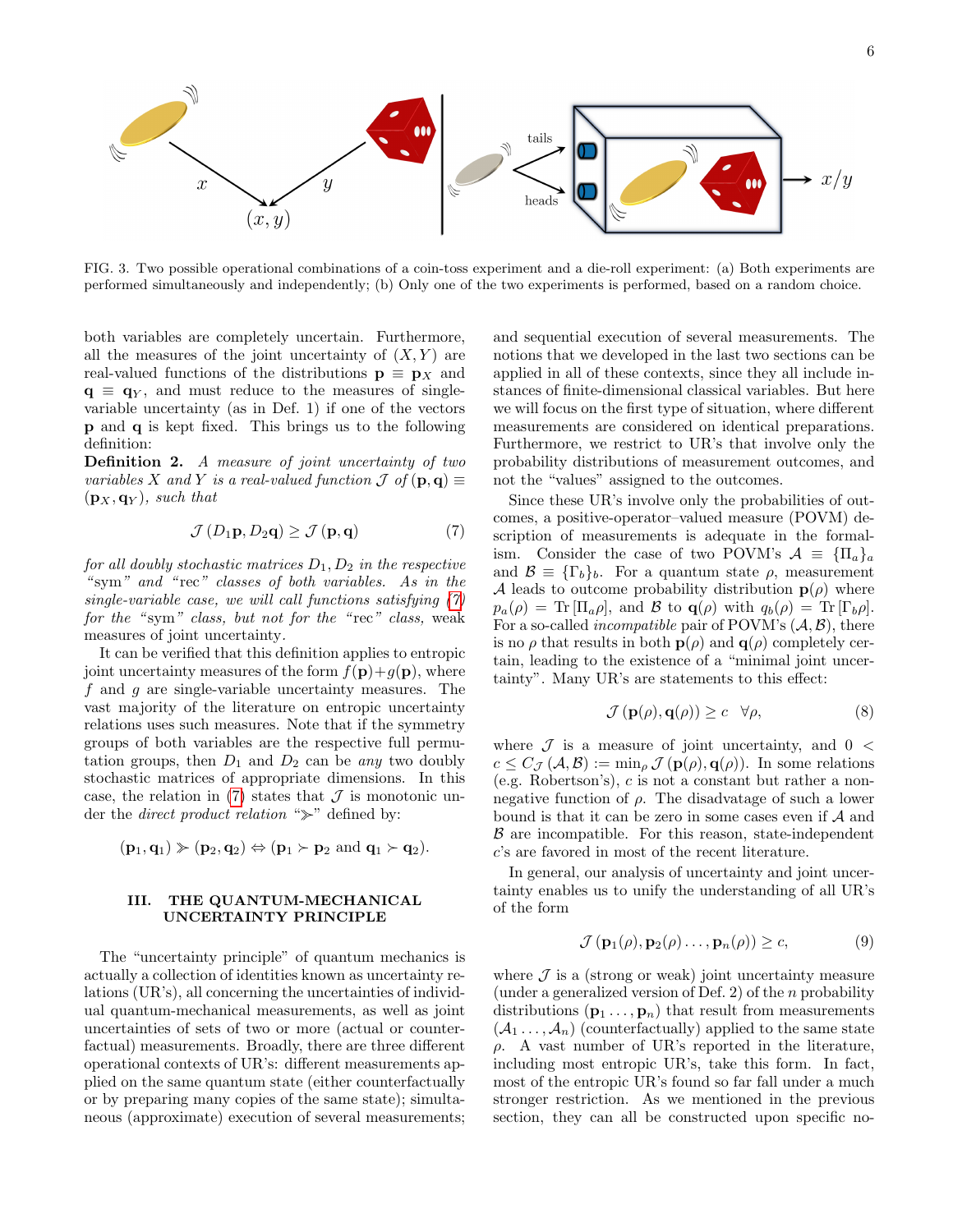tions of joint uncertainty based on the "combined experiment" scenarios where either all the measurements are performed on independent, identically prepared quantum systems [as in Fig. [3](#page-5-0) (a)], or a random choice is made to decide which of the several measurements to perform [as in Fig. [3](#page-5-0) (b)]. All entropic relations based on joint uncertainty measures of the form  $f(\mathbf{p}) + f(\mathbf{q})$ , where f is an entropy function that is additive under tensor products, fall under this category. Going beyond these operational notions and using our general definition of joint uncertainty enables us to construct new UR's, with the following "recipe":

- 1. Find a measure of the joint uncertainty (under a restricted class of symmetries, if applicable) of the desired number  $n$  of distributions, based on Def. 2;
- 2. For the given  $n$  measurements, find a lower bound on the n-joint uncertainty of the outcome distributions of the measurements applied to quantum states, like the  $c$  in  $(8)$ . This bound leads to an assertion of the form [\(8\)](#page-5-2), i.e. an uncertainty relation.

As an illustration, we derive an uncertainty relation for two rank-1 projective measurements on pure states of a 2-level system, using the following joint uncertainty measure constructed using Def. 2:  $\mathcal{J}_2(\mathbf{p}, \mathbf{q}) = 1 - \mathbf{p}^{\downarrow} \cdot \mathbf{q}^{\downarrow}$ . Here  $(\cdot)$  denotes the usual dot product. Note that this measure of joint uncertainty is *faithful* in the sense that it is zero if and only if both vectors p and q are completely certain. We find that, for p and q the outcome distributions of the projective measurements with respect to two arbitrary orthonormal bases  $\{|x_1\rangle, |x_2\rangle\}$  and  $\{|y_1\rangle, |y_2\rangle\}$ ,

$$
\min_{|\psi\rangle} \mathcal{J}_2(\mathbf{p}, \mathbf{q}) = \frac{1}{2} (1 - \eta^2), \tag{10}
$$

where  $\eta := \max_{i,j} |\langle x_i | y_j \rangle|$ . We provide the proof in the Appendix [A.](#page-9-0) Since the measure  $\mathcal{J}_2$  cannot be interpreted based on the two combined-experiment scenarios under which most existing entropic UR's fall, or indeed based on any single-experiment scenario, the above UR is nontrivially different from all previous ones. More generally, for  $d$ -dimensional  $\bf{p}$  and  $\bf{q}$ , any joint uncertainty measure constructed as a Schur-concave function the vector  $(p_1^{\downarrow}q_1^{\downarrow}, p_2^{\downarrow}q_2^{\downarrow} \ldots, p_d^{\downarrow}q_d^{\downarrow})$  is a valid joint uncertainty measure of  $(p, q)$ . So is any Schur-concave function of vectors of dimension  $k < d$  constructed with the components  $(p_1^{\downarrow} + q_1^{\downarrow}, p_2^{\downarrow} + q_2^{\downarrow}, \ldots, p_k^{\downarrow} + q_k^{\downarrow})$ . These are just a handful of examples that we contrived for illustration, suggesting that a rich variety of UR's could be obtained by allowing joint uncertainty measures that don't yield themselves to interpetation as the outcome uncertainty of any single experiment.

### <span id="page-6-1"></span>IV. UNIVERSAL UNCERTAINTY RELATIONS

We could construct various uncertainty relations using the aforementioned recipe, with the given pair  $(A, \mathcal{B})$  and different measures  $J$ . Every relation is stated in terms of a lower bound like the  $c$  of  $(8)$ , which in turn depends on  $\mathcal J$ . In general, for a given  $\mathcal J$  it might be hard to compute such a bound. But suppose there were a fixed pair  $(\mathbf{u}, \mathbf{v})$ of distribution vectors, such that

<span id="page-6-0"></span>
$$
\mathcal{J}\left[\mathbf{p}(\rho), \mathbf{q}(\rho)\right] \ge \mathcal{J}(\mathbf{u}, \mathbf{v}) \quad \forall \rho, \mathcal{J}.
$$
 (11)

If there were such a pair, then for any given  $\mathcal{J}_0$  we would merely have to compute  $\mathcal{J}_0(\mathbf{u}, \mathbf{v})$ , immediately yielding a bound. In this sense, finding such a pair would amount to finding a plethora of uncertainty relations; therefore, such a pair can be said to constitute a universal uncertainty *relation* for the pair  $(\mathcal{A}, \mathcal{B})$  [\[24,](#page-8-11) [25\]](#page-8-21).

As it turns out, a nontrivial pair satisfying [\(11\)](#page-6-0) never exists for any given  $(A, B)$ , because the clause " $\forall \mathcal{J}$ " in [\(11\)](#page-6-0) includes all single-uncertainty measures of p and q alone, leading necessarily to the trivial choice  $(\mathbf{u}_0, \mathbf{v}_0)$ , where  $\mathbf{u}_0 \succ \mathbf{p}(\rho)$  and  $\mathbf{v}_0 \succ \mathbf{q}(\rho)$  for all  $\rho$ . Such a  $(\mathbf{u}_0, \mathbf{v}_0)$ would be unhelpful in that it wouldn't impose joint restrictions on  $(\mathbf{p}, \mathbf{q})$ . In order to avoid this triviality, we can relax the condition " $\forall \mathcal{J}$ ", and instead require the inequality in [\(11\)](#page-6-0) to only hold for some restricted class of  $\mathcal{J}'$ s.

Here we consider again the two restricted combinedexperiment scenarios that we discussed in Section [II.](#page-4-2) In the first scenario, both  $A$  and  $B$  are carried out independently of each other on copies of the *same* state  $\rho$ . The restricted class of joint uncertainty measures then consists of functions of the form  $\mathcal{J}(\mathbf{p}(\rho), \mathbf{q}(\rho)) = \mathcal{U}(\mathbf{p}(\rho) \otimes \mathbf{q}(\rho)).$ In Ref. [\[24,](#page-8-11) [25\]](#page-8-21), it was shown that for any given  $A, B$  there exists a distribution vector  $\mathbf{u} \equiv \omega(\mathcal{A}, \mathcal{B})$  such that the pair  $(\mathbf{u}, \mathbf{e}_2)$  forms a universal uncertainty relation under this restricted class of joint uncertainty measures.

Similarly, following Example 2 of Section [II,](#page-4-2) we can consider a combination wherein we first pick, at random, only one of the two measurements  $A$  and  $B$ , and then perform that one. The joint uncertainty measures considered here are of the form  $\mathcal{U}(\mathbf{p}(\rho) \oplus \mathbf{q}(\rho))$ . A nontrivial  $(\mathbf{u}, \mathbf{v})$  for this restricted class can be found using the methods in [\[26,](#page-8-22) [27\]](#page-8-12).

It might be possible to unify the spirit of the above two classes of universal relations into a larger class, by including all measures of joint uncertainty that are symmetric in the two (or more) distributions:  $\mathcal{J}(\mathbf{p}, \mathbf{q}) = \mathcal{J}(\mathbf{q}, \mathbf{p}).$ This requirement avoids the case of trivial relations resulting from the requirement  $(\mathbf{u}, \mathbf{v}) \gg (\mathbf{p}, \mathbf{q})$ , but we leave it open whether a nontrivial  $(\mathbf{u}, \mathbf{v})$  can be found. Another way of unifiying several classes of universal relations, each with its respective  $(\mathbf{u}_i, \mathbf{v}_i)$ , is by bounding any measure  $\mathcal J$  as follows:

$$
\mathcal{J}(\mathbf{p}(\rho), \mathbf{q}(\rho)) \ge \min_{j \in \{1, \dots, m\}} \mathcal{J}(\mathbf{u}_j, \mathbf{v}_j) \quad \forall \rho, \mathcal{J}.
$$
 (12)

An interesting open problem is whether there exists a finite integer m such that minimizing over all  $j \leq m$ provides a nontrivial bound for all nontrivial joint uncertainty measures.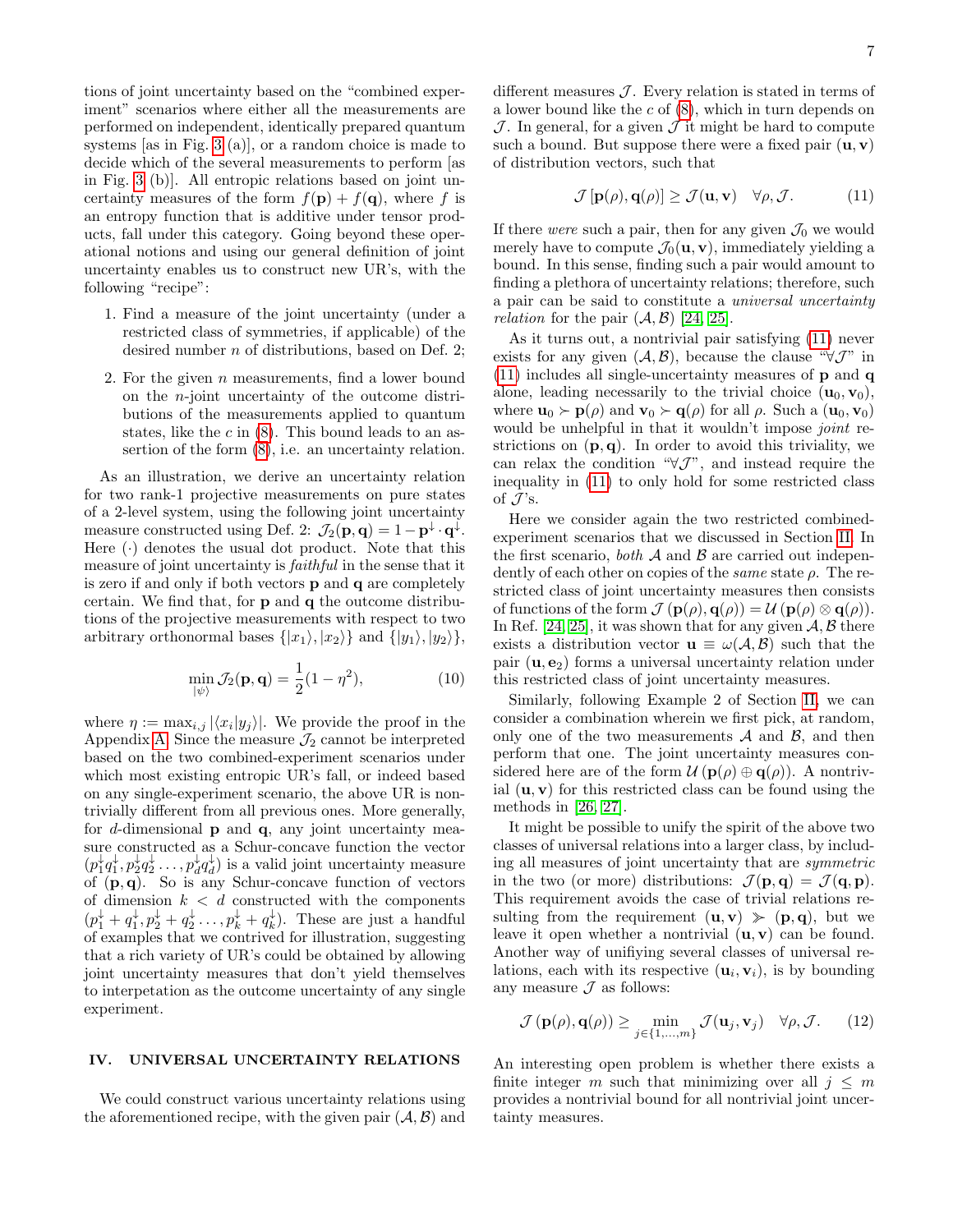Universal uncertainty relations are a powerful tool inasmuch as they generate a variety of uncertainty relations, but the bounds they yield may not be tight. Besides, there are joint uncertainty measures that may not lend themselves to inclusion in a class that admits a nontrivial universal relation, but nevertheless do provide a nontrivial uncertainty relation. An example is the measure  $\mathcal{J}(\mathbf{p}, \mathbf{q}) = 1 - \mathbf{p}^{\downarrow} \cdot \mathbf{q}^{\downarrow}$ , for which we found a UR in the previous section.

## V. CONCLUSION

In this paper, we identified the most basic, measureindependent elements of the concept of uncertainty as applicable to finite-dimensional classical variables. We based our analysis on an information-theoretic study of mechanisms of uncertainty increase: randomly-chosen symmetry transformations; and classical processing via channels (followed by recovery). Corresponding to these, we identified two classes of doubly stochastic matrices,  $\mathcal{D}^{\text{sym}}$  and  $\mathcal{D}^{\text{rec}}$ . Uncertainty measures in the strictest sense must be monotonically non-decreasing under both these classes.

We then took a similar information-theoretic approach to the concept of joint uncertainty of several variables, resulting in the principle that the most basic features of joint uncertainty measures must not depend on specific operational combinations of the variables. We then considered quantum uncertainty relations (UR's) of the preparational uncertainty type, where past works have always considered specific operational combinations. Applying our new notion of joint uncertainty not only resulted in a unified understanding of a large class of UR's, but also opened up the possibility of deriving a new class of preparational UR's, namely identities that are mathematically valid for any preparation, but cannot be interpreted based on any single experimental scenario. To illustrate, we constructed a class of joint uncertainty measures with this property, and derived a new UR using one of these measures as an example. Finally, we found that

so-called universal uncertainty relations cannot be found over all possible measures of joint uncertainty. We connected universal relations found in past works [\[24](#page-8-11)[–27\]](#page-8-12) with specific operational interpretations of joint uncertainty.

In cryptographic tasks we must consider the uncertainty of systems that could be correlated with quantum memories in adversarial control; our recent work [\[50\]](#page-8-23) is a step towards developing a measure-independent notion of such conditional uncertainty. More generally, a formalism for treating the uncertainty of quantum information correlated with quantum memories is not yet developed. A more complete characterization of uncertainty on infinite-dimensional systems is another challenging future project. This could impact applications of squeezed states, which are ubiquitous in quantum information processing with continuous variables. Yet another open problem is to improve our understanding of universal uncertainty relations; in particular, to answer the open questions posed at the end of Section [IV](#page-6-1) regarding stronger classes of universal relations. Finally, there is much to be understood about the classes  $\mathcal{D}^{\text{rec}}$ and  $\mathcal{D}^{\text{sym}}$  of doubly stochastic matrices.

### VI. ACKNOWLEDGMENTS

GG is grateful for many interesting discussions with Michał Horodecki, Amir Kalev, Iman Marvian, and Rob Spekkens. In particular, we are grateful to Iman Marvian and Rob Spekkens, for pointing out to us the role of symmetry in quantum uncertainty relations. The authors acknowledge helpful discussions with Mark Girard, Marco Piani, and Borzu Toloui. We thank Steven Nich for help with the calculations, Patrick Coles and Marco Tomamichel for bringing relevant literature to our notice, and anonymous reviewers for helpful comments and suggestions. This research is supported by the Natural Sciences and Engineering Research Council of Canada (NSERC).

- <span id="page-7-0"></span>[1] Werner Heisenberg. Über den anschaulichen Inhalt der quantentheoretischen Kinematik und Mechanik. Zeitschrift für Physik, 43(3-4):172–198, March 1927.
- <span id="page-7-1"></span>[2] Earle H. Kennard. Zur quantenmechanik einfacher bewegungstypen. Zeitschrift für Physik, 44(4-5):326-352, 1927.
- [3] Howard Robertson. The Uncertainty Principle. Physical Review, 34(1):163–164, July 1929.
- <span id="page-7-5"></span>[4] Isidore I. Hirschman. A Note on Entropy. American Journal of Mathematics, 79(1):152, January 1957.
- [5] William Beckner. Inequalities in Fourier Analysis. The Annals of Mathematics, 102(1):159, July 1975.
- <span id="page-7-2"></span>[6] Iwo Białynicki-Birula and Jerzy Mycielski. Uncertainty relations for information entropy in wave mechanics. Communications in Mathematical Physics, 44(2):129–

132, June 1975.

- <span id="page-7-3"></span>[7] Werner Heisenberg. Remarks on the origin of the relations of uncertainty. The Uncertainty Principle and Foundation of Quantum Mechanics, pages 3–6, 1977.
- [8] Masanao Ozawa. Universally valid reformulation of the heisenberg uncertainty principle on noise and disturbance in measurement. Physical Review A, 67(4):042105, 2003.
- [9] Masanao Ozawa. Uncertainty relations for noise and disturbance in generalized quantum measurements. Annals of Physics, 311(2):350–416, 2004.
- <span id="page-7-4"></span>[10] Paul Busch, Pekka Lahti, and Reinhard F Werner. Proof of heisenberg's error-disturbance relation. Physical review letters, 111(16):160405, 2013.
- <span id="page-7-6"></span>[11] David Deutsch. Uncertainty in Quantum Measurements. Physical Review Letters, 50(9):631–633, February 1983.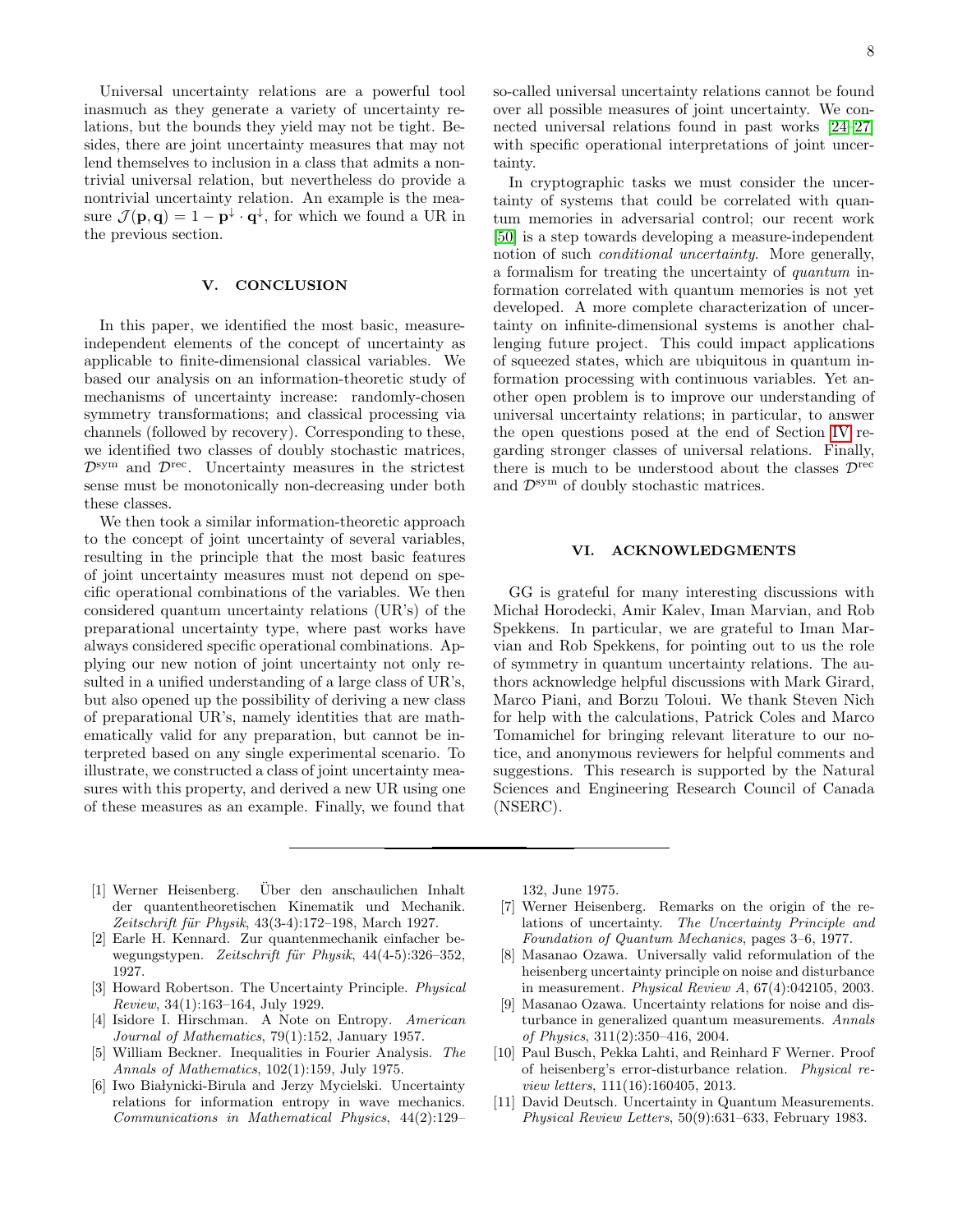- <span id="page-8-20"></span>[12] Hans Maassen and J. B. M. Uffink. Generalized entropic uncertainty relations. Physical Review Letters, 60(12):1103–1106, March 1988.
- [13] I. D. Ivanovic. An inequality for the sum of entropies of unbiased quantum measurements. Journal of Physics A: Mathematical and General, 25(7):L363–L364, April 1992.
- [14] Jorge Sánchez. Entropic uncertainty and certainty relations for complementary observables. Physics Letters A, 173(3):233–239, February 1993.
- [15] Manuel Ballester and Stephanie Wehner. Entropic uncertainty relations and locking: Tight bounds for mutually unbiased bases. Physical Review A, 75(2):022319, February 2007.
- [16] Shengjun Wu, Sixia Yu, and Klaus Mølmer. Entropic uncertainty relation for mutually unbiased bases. Physical Review A, 79(2):022104, February 2009.
- [17] Yichen Huang. Variance-based uncertainty relations. Physical Review A, 86:024101, Aug 2012.
- [18] Yichen Huang. Entropic uncertainty relations in multidimensional position and momentum spaces. Physical Review A, 83:052124, May 2011.
- <span id="page-8-0"></span>[19] For a comprehensive list of works on this subject, see [\[51\]](#page-9-1) and references therein. For a more recent survey, see [\[52\]](#page-9-2).
- <span id="page-8-1"></span>[20] Mario Berta, Matthias Christandl, Roger Colbeck, Joseph M. Renes, and Renato Renner. The uncertainty principle in the presence of quantum memory. Nature Physics, 6(9):659–662, July 2010.
- [21] Marco Tomamichel and Renato Renner. Uncertainty Relation for Smooth Entropies. Physical Review Letters, 106(11):110506, March 2011.
- [22] Patrick J. Coles, Li Yu, Vlad Gheorghiu, and Robert B. Griffiths. Information-theoretic treatment of tripartite systems and quantum channels. Physical Review A, 83:062338, Jun 2011.
- [23] Patrick J. Coles, Roger Colbeck, Li Yu, and Michael Zwolak. Uncertainty Relations from Simple Entropic Properties. Physical Review Letters, 108(21):210405, May 2012.
- <span id="page-8-11"></span>[24] Shmuel Friedland, Vlad Gheorghiu, and Gilad Gour. Universal Uncertainty Relations. Physical Review Letters, 111(23):230401, December 2013.
- <span id="page-8-21"></span>[25] Zbigniew Puchała, Lukasz Rudnicki, and Karol Życzkowski. Majorization entropic uncertainty relations. Journal of Physics A: Mathematical and Theoretical, 46(27):272002, 2013.
- <span id="page-8-22"></span>[26] Lukasz Rudnicki, Zbigniew Puchała, and Karol Życzkowski. Strong majorization entropic uncertainty relations. Physical Review A, 89(5):052115, 2014.
- <span id="page-8-12"></span>[27] Lukasz Rudnicki. Majorization approach to entropic uncertainty relations for coarse-grained observables. Physical Review A, 91(3):032123, 2015.
- [28] Patrick J Coles and Marco Piani. Improved entropic uncertainty relations and information exclusion relations. Physical Review A, 89(2):022112, 2014.
- [29] Mario Berta, Patrick J. Coles, and Stephanie Wehner. Entanglement-assisted guessing of complementary measurement outcomes. Physical Review A, 90:062127, Dec 2014.
- [30] Jedrzej Kaniewski, Marco Tomamichel, and Stephanie Wehner. Entropic uncertainty from effective anticommutators. Physical Review A, 90:012332, Jul 2014.
- <span id="page-8-2"></span>[31] Kamil Korzekwa, Matteo Lostaglio, David Jennings, and Terry Rudolph. Quantum and classical entropic uncertainty relations. Physical Review A, 89(4):042122, 2014.
- <span id="page-8-3"></span>[32] Marco Tomamichel, Charles Ci Wen Lim, Nicolas Gisin, and Renato Renner. Tight finite-key analysis for quantum cryptography. Nature communications, 3:634, 2012.
- <span id="page-8-4"></span>[33] Marco Tomamichel, Jesus Martinez-Mateo, Christoph Pacher, and David Elkouss. Fundamental finite key limits for information reconciliation in quantum key distribution. In Information Theory (ISIT), 2014 IEEE International Symposium on, pages 1469–1473. IEEE, 2014.
- <span id="page-8-5"></span>[34] David P. DiVincenzo, Michał Horodecki, Debbie W. Leung, John A. Smolin, and Barbara M. Terhal. Locking Classical Correlations in Quantum States. Physical Review Letters, 92(6):067902, February 2004.
- [35] Ivan B. Damgård, Serge Fehr, Louis Salvail, and Christian Schaffner. Cryptography in the bounded-quantumstorage model. SIAM Journal on Computing, 37(6):1865– 1890, 2008.
- <span id="page-8-6"></span>[36] Masato Koashi. Unconditional security of quantum key distribution and the uncertainty principle. *Journal of* Physics: Conference Series, Volume 36, 2006.
- <span id="page-8-7"></span>[37] Jonathan Oppenheim and Stephanie Wehner. The uncertainty principle determines the nonlocality of quantum mechanics. Science, 330(6007):1072–4, November 2010.
- <span id="page-8-8"></span>[38] Otfried Gühne. Characterizing Entanglement via Uncertainty Relations. Physical Review Letters, 92(11):117903, March 2004.
- <span id="page-8-9"></span>[39] Alexander I. Lvovsky. Squeezed Light. Photonics: Scientific Foundations, Technology and Applications, Volume 1, pages 121–163.
- [40] Samuel L. Braunstein and Peter Van Loock. Quantum information with continuous variables. Reviews of Modern Physics, 77(2):513, 2005.
- [41] Ulrik L. Andersen, Gerd Leuchs, and Christine Silberhorn. Continuous-variable quantum information processing. Laser & Photonics Reviews, 4(3):337–354, 2010.
- <span id="page-8-10"></span>[42] Christian Weedbrook, Stefano Pirandola, Raul Garcia-Patron, Nicolas J. Cerf, Timothy C. Ralph, Jeffrey H. Shapiro, and Seth Lloyd. Gaussian quantum information. Reviews of Modern Physics, 84(2):621, 2012.
- <span id="page-8-13"></span>[43] Albert W. Marshall, Ingram Olkin, and Barry C. Arnold. Inequalities: Theory of Majorization and Its Applications. Springer Series in Statistics. Springer New York, New York, NY, 2011.
- <span id="page-8-14"></span>[44] The Alice and Bob cartoon uses images from [https://pixabay.com/.](https://pixabay.com/)
- <span id="page-8-15"></span>[45] A classical channel, also called a stochastic map, is characterized by a final alphabet  $\{y_1, y_2 \dots\}$ , together with a column-stochastic matrix  $T \equiv (T_{y|x})$ . Given an initial value  $x_0$ , the column  $(T_{y|x_0})$  of T consists of the probabilities with which  $x_0$  is mapped to various y's.
- <span id="page-8-16"></span>[46] Note that  $R$  is completely determined by  $T$ .
- <span id="page-8-17"></span>[47] Garrett Birkhoff. Three observations on linear algebra. Revi. Univ. Nac. Tucuman, ser A, 5:147–151, 1946.
- <span id="page-8-18"></span>[48] Rajendra Bhatia. *Matrix Analysis*, volume 169 of *Gradu*ate Texts in Mathematics. Springer New York, New York, NY, 1997.
- <span id="page-8-19"></span>[49] Godfrey Harold Hardy, John Edensor Littlewood, and George Polya. Inequalities. Cambridge university press, 1952.
- <span id="page-8-23"></span>[50] Gilad Gour, Varun Narasimhachar, Andrzej Grudka, Michał Horodecki, Waldemar Kłobus, and Justyna Lodyga. The conditional uncertainty principle. arXiv